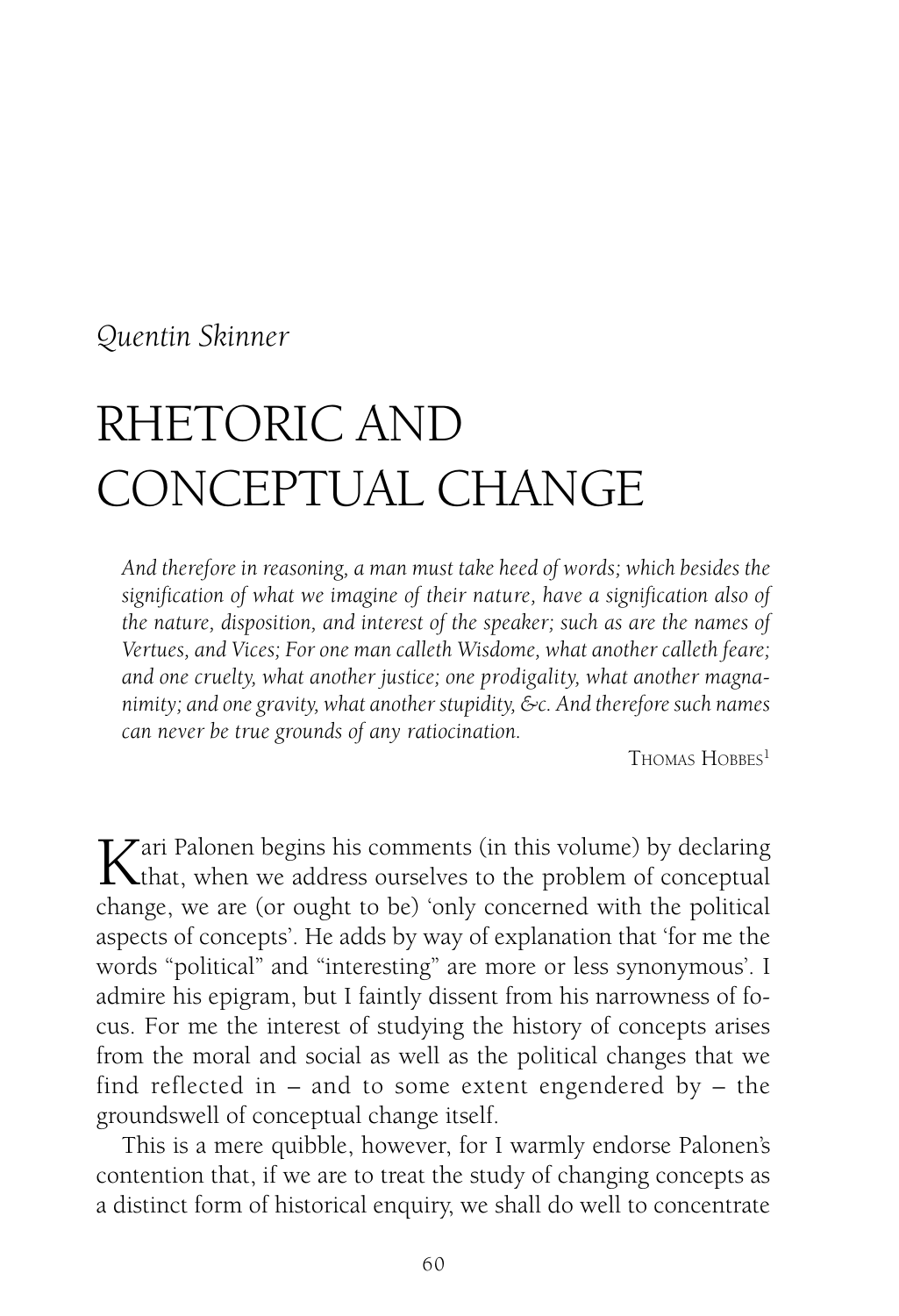on the concepts we employ to describe and appraise our moral and political world. This in turn means that we shall need to focus on the various terms – the entire normative vocabulary – in which such concepts are habitually expressed. These terms, the paradigms of which are perhaps the names of the virtues and vices, are those which perform evaluative as well as descriptive functions in natural languages. They are basically used to describe actions and the motives for which they are performed. But if the criteria for applying one or other of these terms can plausibly be claimed to be reflected in some given action or state of affairs, then the application of the term will not only serve to describe but at the same time to evaluate it. The special characteristic of the terms I am singling out is thus that (to invoke J. L. Austin's jargon) they have a standard application to perform one of two contrasting ranges of speech-acts.<sup>2</sup> They are available, that is, to perform such acts as commending (and expressing and soliciting approval) or else of condemning (and expressing and soliciting disapproval) of any action or state of affairs they are used to describe.

As Palonen correctly notes, I began to make such terms a subject of my historical research in the early 1970s. One reason for doing so was my wish to dispute the view – then prevalent in Anglophone philosophy – that it is appropriate to conceive of a distinctive grid of concepts marking off moral, political and other such domains. It was widely assumed that we can speak (as T.D Weldon had done in the title of a classic text) of the vocabulary of politics<sup>3</sup> and that we can likewise speak (as R.M. Hare had done in an even more influential book) of *the* language of morals.4 This assumption seemed to me well worth disputing in the name of a more historically-minded acknowedgment that different societies may conceptualise these domains in different and possibly even incommensurable ways.

I had a second and yet more basic motivation for wishing to study the changing use of concepts. I wanted to question the assumption influentially propagated by Arthur Lovejoy and his school about the proper task of the historian of ideas. Lovejoy had argued that, beneath the surface of ideological debate, there will always be a range of perennial and unchanging 'unit ideas' which it becomes the task of the intellectual historian to uncover and trace.<sup>5</sup> Against this contention I tried once more to speak up for a more radical contingency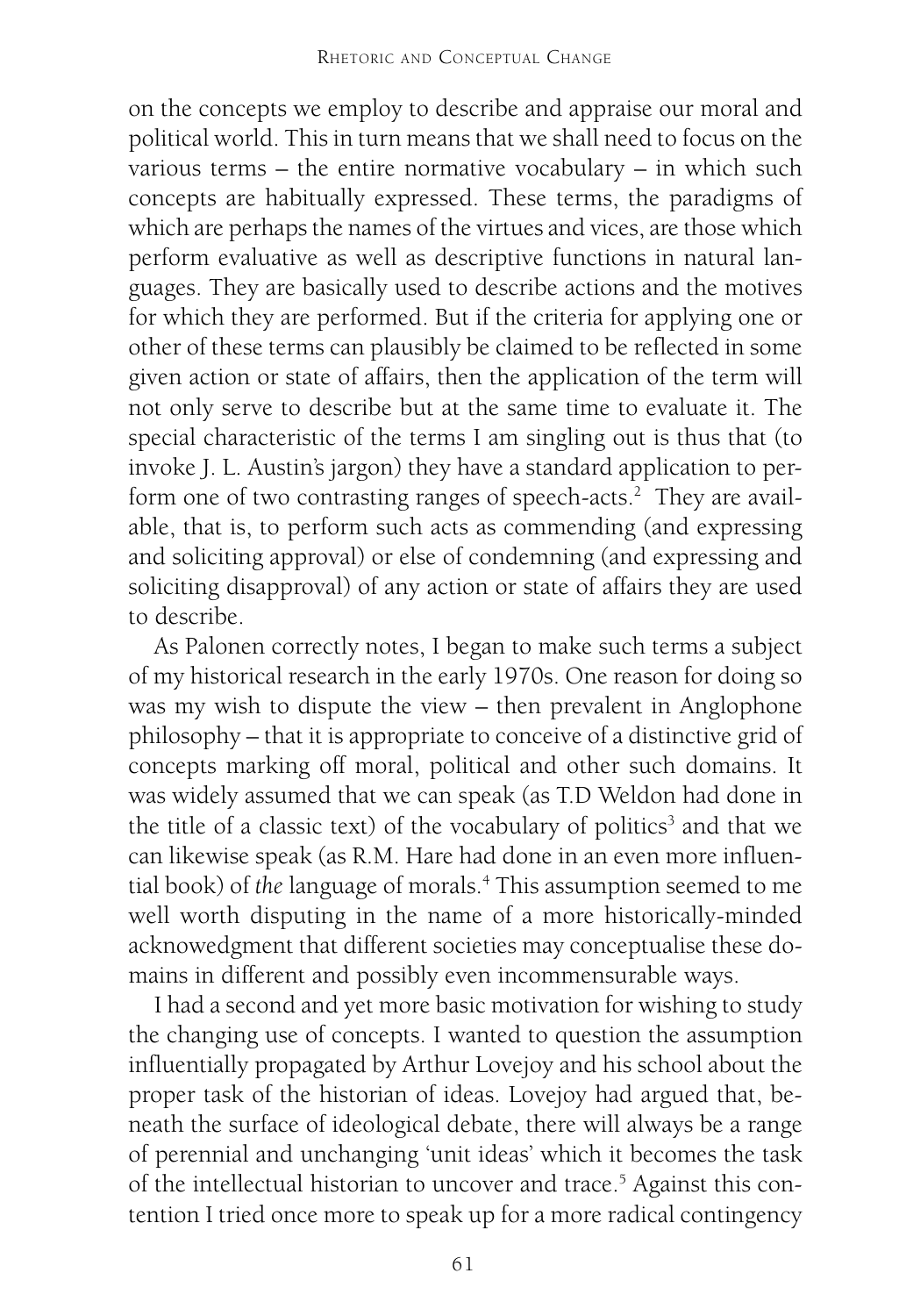in the history of thought. Drawing on a suggestion of Wittgenstein's, I argued that there cannot be a history of unit ideas as such, but only a history of the various uses to which they have been put by different agents at different times. There is nothing, I ventured to suggest, lying beneath or behind such uses; their history is the only history of ideas to be written.

One way of expressing my underlying commitment would thus be to say that I wanted to treat the understanding of concepts as always, in part, a matter of understanding what can be done with them in argument. As Palonen points out, in announcing this belief I declared my allegiance to one particular tradition of twentieth-century social thought. The tradition may perhaps be said to stem from Nietzsche, although I originally encountered it in the social philosophy of Max Weber. It is characterised by the belief that our concepts not only alter over time, but are incapable of providing us with anything more than a series of changing perspectives on the world in which we live and have our being. Our concepts form part of what we bring to the world in our efforts to understand it. The shifting conceptualisations to which this process gives rise constitute the very stuff of ideological debate, so that it makes no more sense to regret than to deny that such conceptual changes continually take place. This commitment in turn gave rise in my own case – as in the case of Koselleck – to a particular view about what kind of history needs to be written if this general truth is to be illuminated. Koselleck and I both assume that we need to treat our normative concepts less as statements about the world than as tools and weapons of debate.

One reason why it is perhaps worth identifying my original targets in this way is that several commentators have supposed that what I was aiming to discredit was the very project of Koselleck's that Palonen seeks, very illuminatingly, to relate to my own research. It is no doubt deplorable, but it is nevertheless a fact, that when I wrote my polemical essays in the late 1960s and early 1970s I had no knowledge of Koselleck's research-programme. I did not come to appreciate the distinctiveness and magnitude of his achievement until Melvin Richter made his work available to Anglophone readers in his articles of the 1980s<sup>6</sup> and later in his important study, *The History of Social and Political Concepts*, published as recently as 1995.7

It is perhaps worth adding that I have not only been innocent of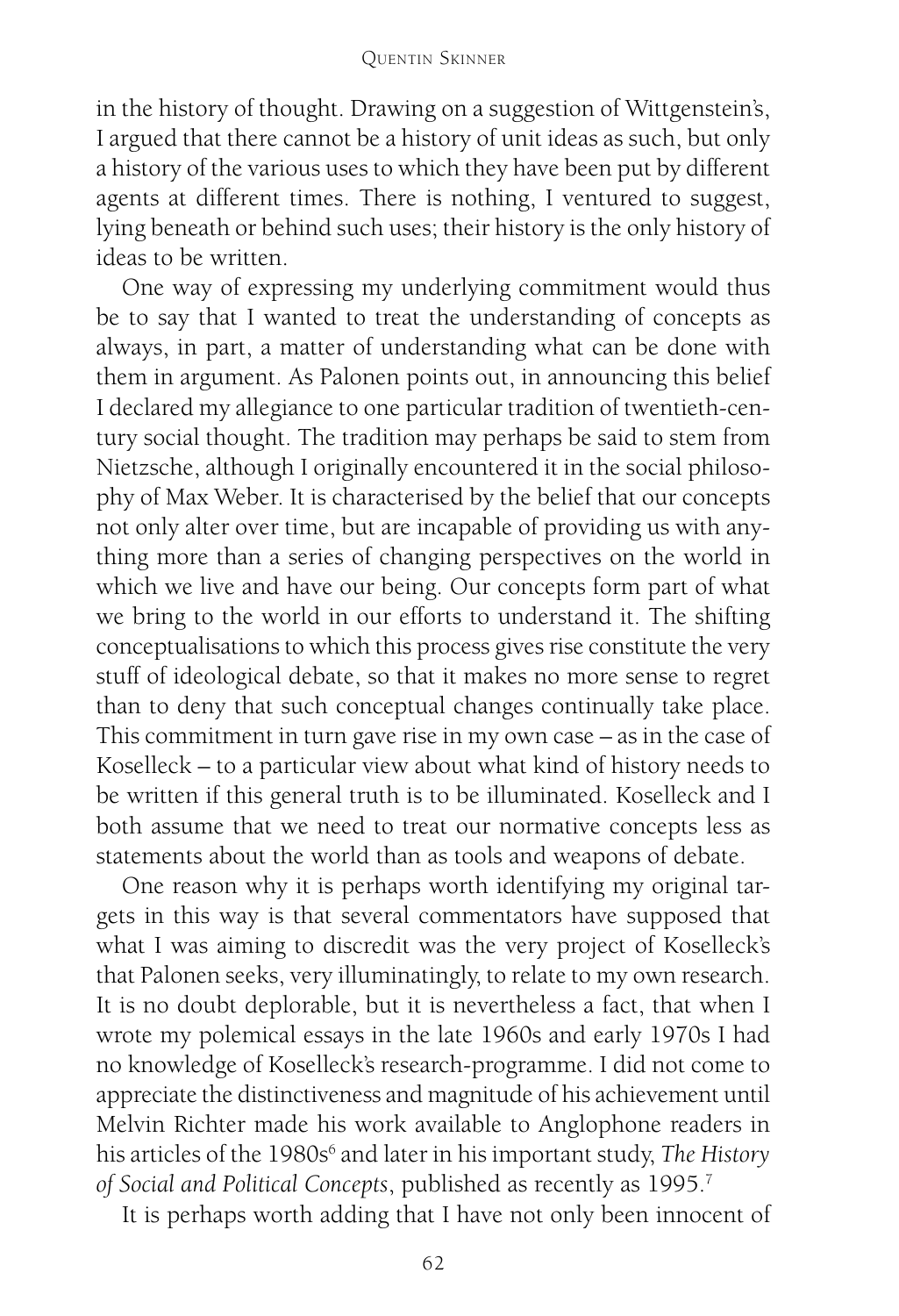any desire to question Koselleck's methodological assumptions, but that I have even attempted to write some conceptual histories myself. I have written about the acquisition of the concept of the State as the name of a moral person distinct from both rulers and ruled.<sup>8</sup> And I have tried to sketch the rise and fall within Anglophone political theory of a particular view about social freedom, a view according to which our freedom needs to be seen not merely as a predicate of our actions but as an existential condition in contrast to that of the slave.9 I do not consider these studies to be in tension with anything I have said about the need to understand what can be done with concepts as an element in the process of recovering their meaning and significance. On the contrary, part of my aim was to indicate why the concepts in question first came into prominence at particular historical periods by way of indicating what could be done with them that could not have been done in their absence.

As these remarks already make clear, I strongly endorse Palonen's insistence that we must be ready as historians of philosophy not merely to admit the fact of conceptual change but to make it central to our research. Not only is our moral and social world held in place by the manner in which we choose to apply our inherited normative vocabularies, but one of the ways in which we are capable of reappraising and changing our world is by changing the ways in which these vocabularies are applied. There is in consequence a genealogy of all our evaluative concepts to be traced, and in tracing their changing applications we shall find ourselves looking not merely at the reflections but at one of the engines of social change.

The only point at which I demur at Palonen's way of laying out these issues is that I am less happy than he is to talk about conceptual change *tout court*. It is true that he begins by asking 'what, then, does actually change when concepts change?' But his answer is simply that the transformations in question can be related both to language and to time. I have no quarrel with this formulation, but it seems worth trying to say something rather more detailed about it.

I have already gestured at what I take to be the most fundamental point we need to grasp if we are to study the phenomenon of conceptual change. My almost paradoxical contention is that the transformations we can hope to chart will not strictly speaking be changes in concepts at all. They will be changes in the use of the terms by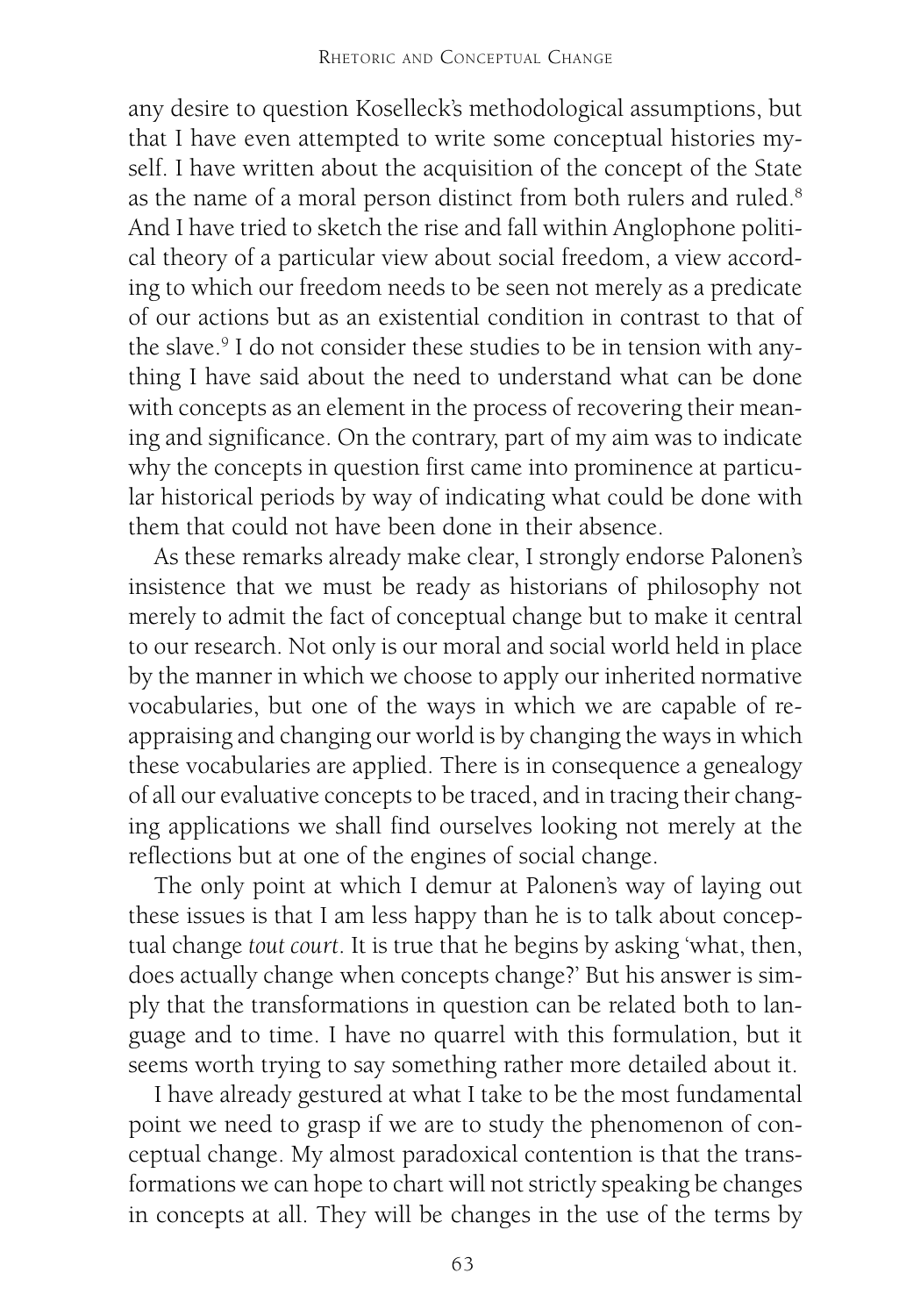which our concepts are expressed. These transformations will in turn be of various kinds. Palonen rightly notes that in my own work I have chiefly focused on what he describes as a rhetorical perspective. I have been interested, that is, in the kinds of debate that take place when we ask whether a given action or state of affairs does or does not license us to apply some particular evaluative term as an apt description of it. While this has been my principal interest, however, I should not want it to be thought that I take this to be the sole or even the most significant way in which the process of conceptual change may be initiated. Before turning to consider the rhetorical case in more detail, I should like to mention two other ways in which the phenomenon of conceptual change can be historically mapped.

We can hope in the first place to trace the changing extent or degree to which a particular normative vocabulary is employed over time. There are obviously two contrasting possibilities here. The rise within a given society of new forms of social behaviour will generally be reflected in the development of a corresponding vocabulary in which the behaviour in question will be described and appraised. As an example, consider the emergence in the English language for the first time in the early seventeenth century of a range of terms that came to be widely used to describe and at the same time to commend the behaviour of those who were *frugal, punctual* and *conscientious.* The alternative possibility is that a given society may gradually lose its sense that some particular style of behaviour needs to be singled out and evaluated. This will generally be registered in the atrophying of the corresponding normative vocabulary. An instructive example is offered by the disappearance in contemporary English of a complex vocabulary widely used in earlier generations to describe and commend an ideal of gentlemanly conduct, and at the same time to stigmatise any behaviour liable to undermine it. Such terms as cad and *bounder* – together with the contrasting concept of g*entlemanliness* – can still be found in historical dictionaries of the English language, but they are virtually obsolete as terms of appraisal now that the patterns of conduct they were used to evaluate have lost their social significance.

Such examples arguably provide the best evidence in favour of the claim that concepts have a history – or rather, that the terms we use to express our concepts have a history. I confess, however, that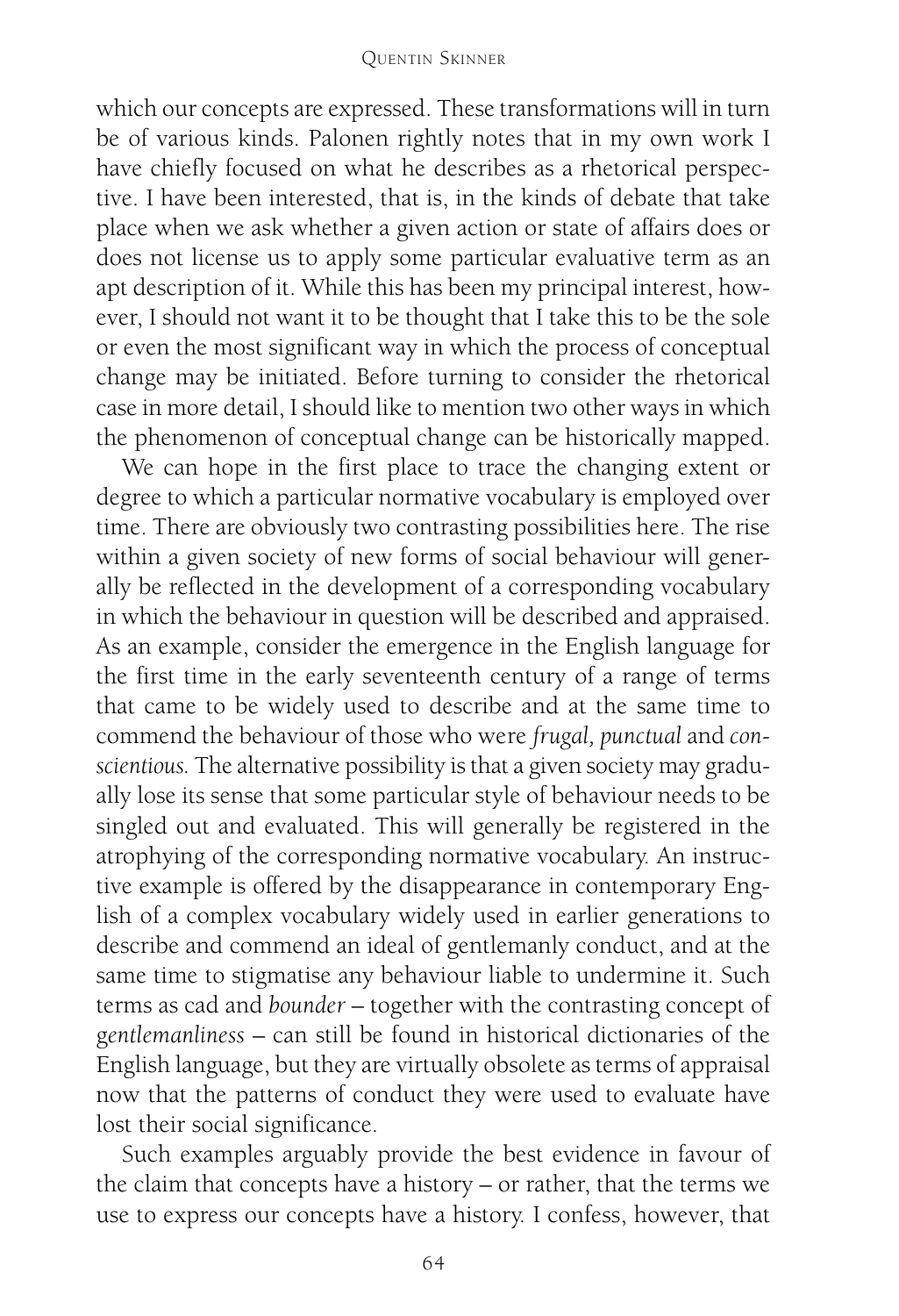this kind of long-term shift in the fortunes of concepts is not one of my primary interests, as Palonen correctly points out. Here my approach differs from that of Koselleck, who as Palonen notes is chiefly preoccupied with the slower march of time and much less concerned with the pointillist study of sudden conceptual shifts. Palonen ends by asking why I am so much less interested in such broader chronologies. One reason is that, in the examples I have given, the shifting vocabularies are little more than indexes or reflections of deeper transformations in social life. This in turn means that, if a history of these conceptual changes were to have any explanatory value, the explanations would have to be given at the level of social life itself. But I have no general theory about the mechanisms of social transformation, and I am somewhat suspicious of those who have. Certainly I am deeply suspicious of all theories in which Time itself appears as an agent of change. As Palonen justly remarks, such metaphors have a nasty habit of reappearing as objectifications, thereby encouraging a discredited form of intellectual history in which Tradition is always doing battle with Progress, Superstition with Enlightenment, and so forth.<sup>10</sup>

I turn to consider a second form of conceptual change, or rather a second way in which the vocabularies we use to describe and appraise our social world continually wrinkle and slide. This process also occurs when the capacity of a normative vocabulary to perform and encourage particular acts of appraisal either alters in direction or else in intensity. Alterations of this kind will usually reflect an underlying attempt to modify existing social perceptions and beliefs, and these efforts will in turn be mirrored in the language of evaluation in one of two principal ways. A term generally used to commend an action or state of affairs may be used instead to express and solicit disapproval, or a condemnatory term may be used to suggest that, contrary to received assumptions, what is being described is also deserving of praise.

What is being suggested in these cases is that a society should reconsider and perhaps transvalue some of its moral values. Sometime we can even pinpoint such suggestions within individual texts. For example, we can arguably see this process at work in Machiavelli's *Il Principe*, in Chapter XVI of which he appears to suggest that parsimony is not necessarily the name of a vice. Perhaps, he implies, a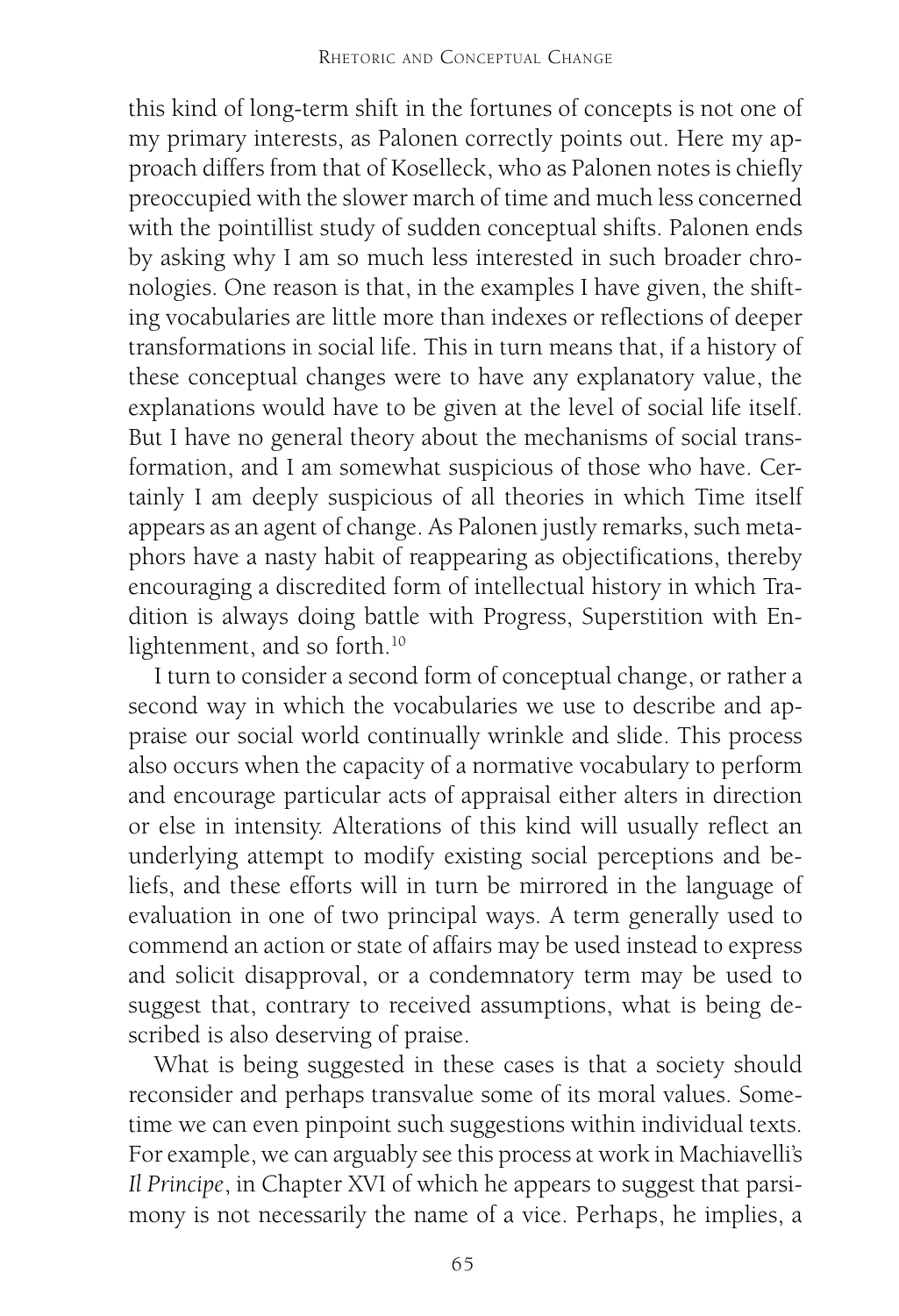number of actions generally condemned by the courtly societies of Renaissance Europe as miserly and parsimonious actually deserve to be praised.<sup>11</sup> An even clearer example is provided by Sir Thomas Hoby's translation of Baldassare Castiglione's *Book of the Courtier*, first published in 1561. Faced with the term s*prezzatura*, which Castiglione had invented to commend an aristocratic style of nonchalance, Hoby chose to render it as *recklessness,* thereby confronting his puritan contemporaries with the astonishing thought that this might be the name of a virtue.<sup>12</sup>

When such suggestions are widely taken up, a whole society may eventually come to alter its attitude towards some fundamental value or practice and alter its normative vocabulary accordingly. Consider, for example, the fact that such terms as sh*rewd* and *shrewdness* were widely employed in the Renaissance to condemn whatever actions they were used to describe, but were later employed in such a way that similar actions came to be commended. Or consider, by contrast, the fact that such terms as o*bsequious* were commonly used in the Renaissance to commend the behaviour they described, but were later applied in such a way as to make it clear that the obsequious are deserving of nothing but contempt.

These are examples of conceptual change in perhaps its purest sense. As Palonen correctly notes, however, I have again paid little attention to the long-term social transformations that cause such appraisive terms to lose or alter the direction of their evaluative force. Palonen is also right to note that this lack of interest again contrasts with Koselleck's approach. The reason for my neglect is the same as before. I lack any talent for writing the kind of social history that would be required. I also plead guilty to the further charge that, as Palonen expresses it, I neglect (by comparison with Koselleck) 'the possibility of including time into the very meaning of a concept'. I do indeed neglect this possibility, but only because I cannot make sense of it.

I turn finally to re-examine the form of conceptual change in which I have chiefly been interested, the form described by Palonen as rhetorical in character. Such changes originate when an action or state of affairs is described by means of an evaluative term that would not normally be used in the given circumstances. The aim is to persuade an audience that, in spite of appearances, the term can properly be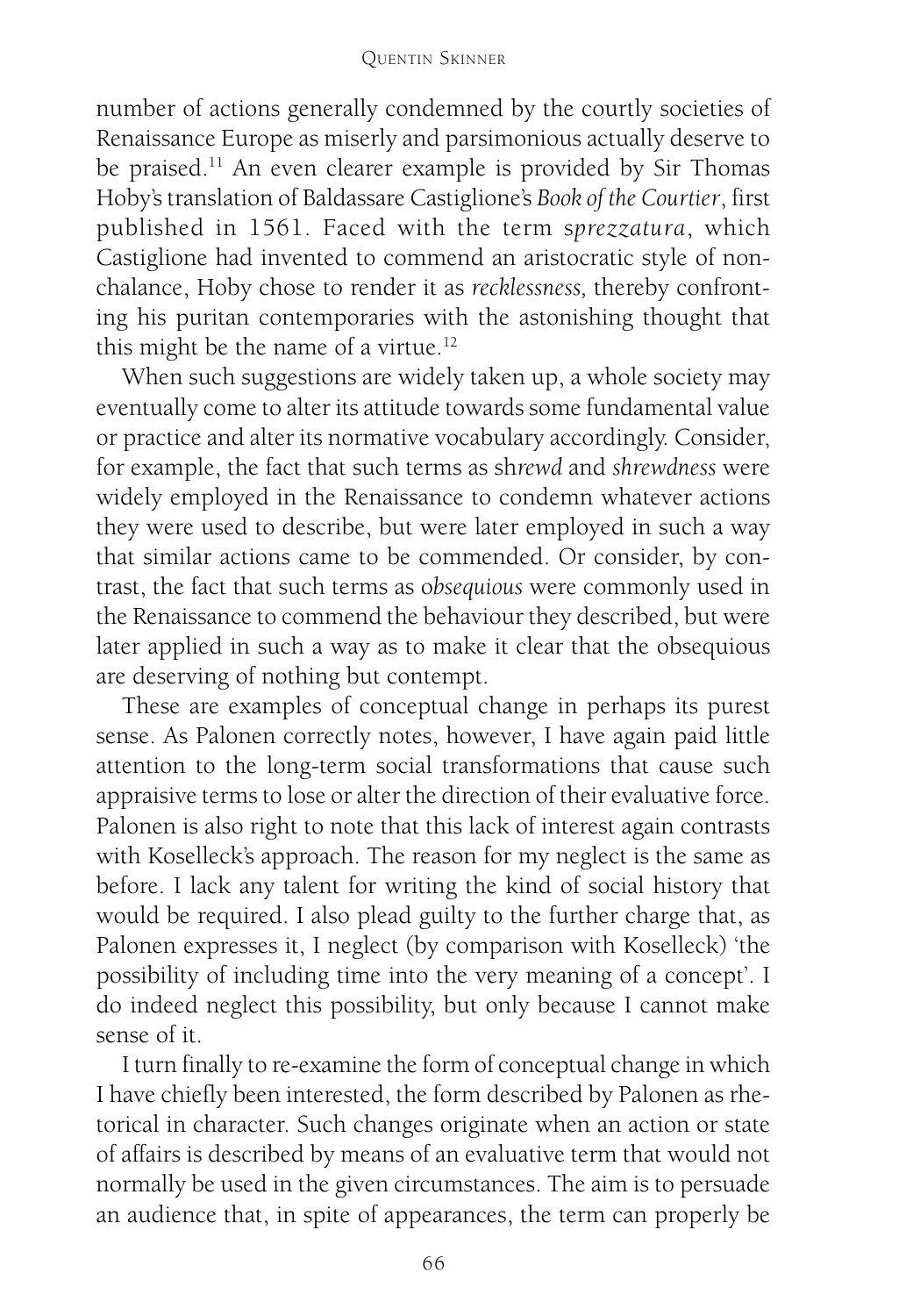applied – in virtue of its ordinary meaning – to the case in hand. The effect of successfully persuading someone to accept such a judgment will be to prompt them to view the behaviour in question in a new moral light. An action they had previously regarded as commendable may come to seem worthy of condemnation, while an action they had previously condemned may seem worthy of praise.

As Palonen notes, when in the early 1970s I first discussed this technique of rhetorical redescription, I operated with the assumption that for every evaluative term there will at any one time be a standard meaning and use. As a result, I portrayed the innovating ideologist as someone essentially engaged in the act of manipulating a normative vocabulary by a series of sleights of hand. Since then, however, I have immersed myself in the writings of the ancient theorists of eloquence who originally spoke of rhetorical redescription, and have come to share their more contingent understanding of normative concepts and the fluid vocabularies in which they are generally expressed. As a result, I have found myself adopting their assumption that it makes little sense to speak of evaluative terms as having accepted denotations that can either be followed or, with varying degrees of disingenuousness, effectively manipulated. Rather, as the ancient rhetoricians put it, there will always be a sufficient degree of 'neighbourliness' between the forms of behaviour described by contrasting evaluative terms for those terms themselves to be susceptible of being applied in a variety of conflicting ways. It now seems to me, in short, that all attempts to legislate about the 'correct' use of normative vocabularies must be regarded as equally ideological in character. Whenever such terms are used, their application will always reflect a wish to impose a particular moral vision upon the workings of the social world.

To illustrate the technique of rhetorical redescription, it will be best to turn to the analysis originally offered by the ancient rhetoricians themselves. The fullest account is supplied by Quintilian, although he owes an obvious debt to Cicero and even more to Aristotle's *Art of Rhetoric*. Quintilian's main discussion of the technique – to which he gave the name *paradiastole* – occurs in Book IV of his *Institutio Oratorio,* where he discusses it in the course of considering how best to present a narrative of facts. Suppose you find yourself in a court of law facing an advocate who has managed to describe an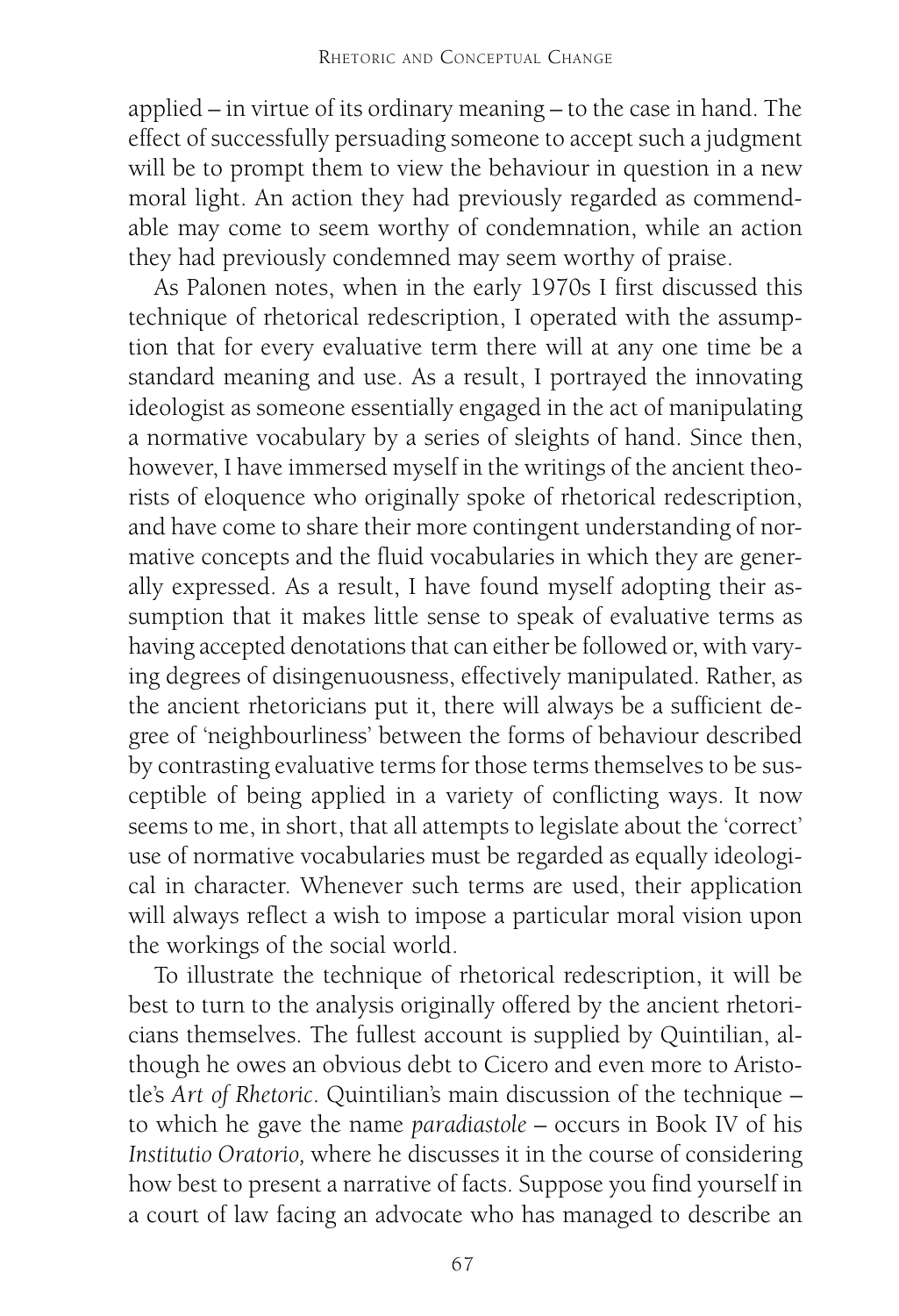act 'in such a way as to rouse up the judges and leave them full of anger against your side.'13 Suppose too that you cannot hope to deny what happened. How are you to proceed? Quintilian's answer is that 'you should restate the facts, but not at all in the same way; you must assign different causes, a different state of mind and a different motive for what was done.'14 Above all, 'you must try to elevate the action as much as possible by the words you use: for example, prodigality must be more leniently redescribed as liberality, avarice as carefulness, negligence as simplicity of mind.'15

Quintilian had already put forward this last and crucial suggestion in Book II, in which he had quoted (although without acknowledgment) three examples of the same technique offered by Aristotle in *The Art of Rhetoric*: 'slander can pass for frankness, recklessness for courage, extravagance for copiousness'.16 Aristotle had added that the same technique can equally well be used not merely to extenuate the vices but also to depreciate the virtues, as when we denigrate the behaviour of a habitually cautious man by claiming that he is really a person of cold and designing temperament.<sup>17</sup>

As Quintilian emphasises, the essence of the technique may thus be said to consist of replacing a given evaluative description with a rival term that pictures the action no less plausibly, but serves at the same time to place it in a contrasting moral light. You seek to persuade your audience to accept your new description, and thereby to adopt a new attitude towards the action involved – either one of increased sympathy or of acquired moral outrage. As Quintilian explicitly adds, this means that strictly speaking we ought not to describe the technique as a case of substituting one word for another. 'For no one supposes that the words prodigality and liberality mean the same thing; the difference is rather that one person calls something prodigal which another thinks of as liberality.'18 What we are really claiming is that the *res* – the actual behaviour – possesses a different moral character from that which our dialectical opponents may have assigned to it.

Quintilian also explains what makes the use of paradiastolic redescription a perennial possibility. Drawing once more on Aristotle, he reiterates that this is due to the fact that many of the vices are 'neighbours' of the virtues. Cicero had already put forward the same explanation in his *De Partitione Oratoria*. 'Cunning imitates prudence,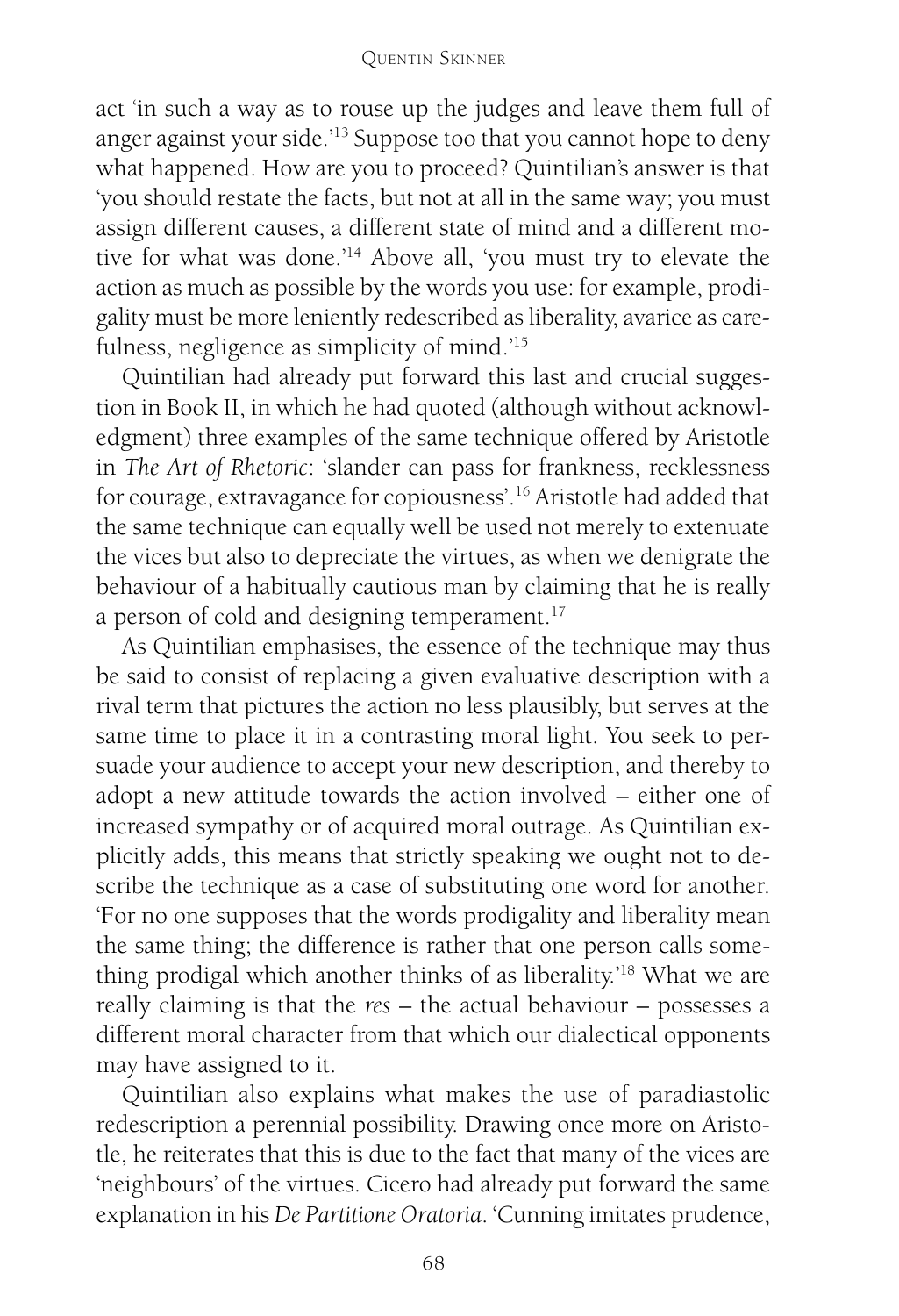insensibility imitates temperance, pride in attaining honours and superciliousness in looking down on them both imitate magnanimity, extravagance imitates liberality and audacity imitates courage'.19 So many of the vices, in short, stand in 'neighbourly relations' with the virtues that a clever orator will always be able to challenge the proferred evaluation of any action whatsoever with some show of plausibility.

One of the distinctive achievements of Renaissance culture was to revive and reassess the rhetorical philosophy of the ancient world. This in turn means that, if we wish to see the techniques perfected by the ancient rhetoricians put to work again, we need to turn to the moral philosophy of the Renaissance. Among Renaissance moralists, it was Machiavelli who arguably took the lessons of the ancient rhetoricians most profoundly to heart. Certainly he employs the technique of paradiastolic redescription with unparalleled audacity in challenging the political morality of his age. He first uses the device in Chapter XVI of *Il Principe* to question the so-called 'princely' virtue of liberality. Two contrasting rhetorical strategies are at work in this passage. As we have seen, one is the startling suggestion that liberality may not be the name of a virtue, nor parsimony of a vice. But Machiavelli's other strategy depends on assuming that liberality is unquestionably the name of a virtue.While conceding the point, however, he adds that much of the behaviour usually described and commended as liberal ought rather to be redescribed and condemned as *suntuosità*, mere ostentatiousness.20 His next Chapter questions the princely virtue of clemency in exactly the same way. He begins by acknowledging that cruelty is of course a vice.<sup>21</sup> But he insists that many of the actions usually celebrated as instances of clemency ought rather to be redescribed in much less favourable terms. The avoidance of cruelty for which the Florentines congratulated themselves when they refused to punish the leaders of the uprising at Pistoia ought really to be recognised as an instance of *troppa pietà,* mere over-indulgence.22 Likewise, the clemency for which Scipio Africanus came to be so widely admired was really an example of *sua* natura facile, his laxity of character.<sup>23</sup>

I have frequently referred to Machiavelli as a pioneer in recognising the power of paradiastolic redescription in moral debate. But perhaps the most emphatic tribute to the technique is owed to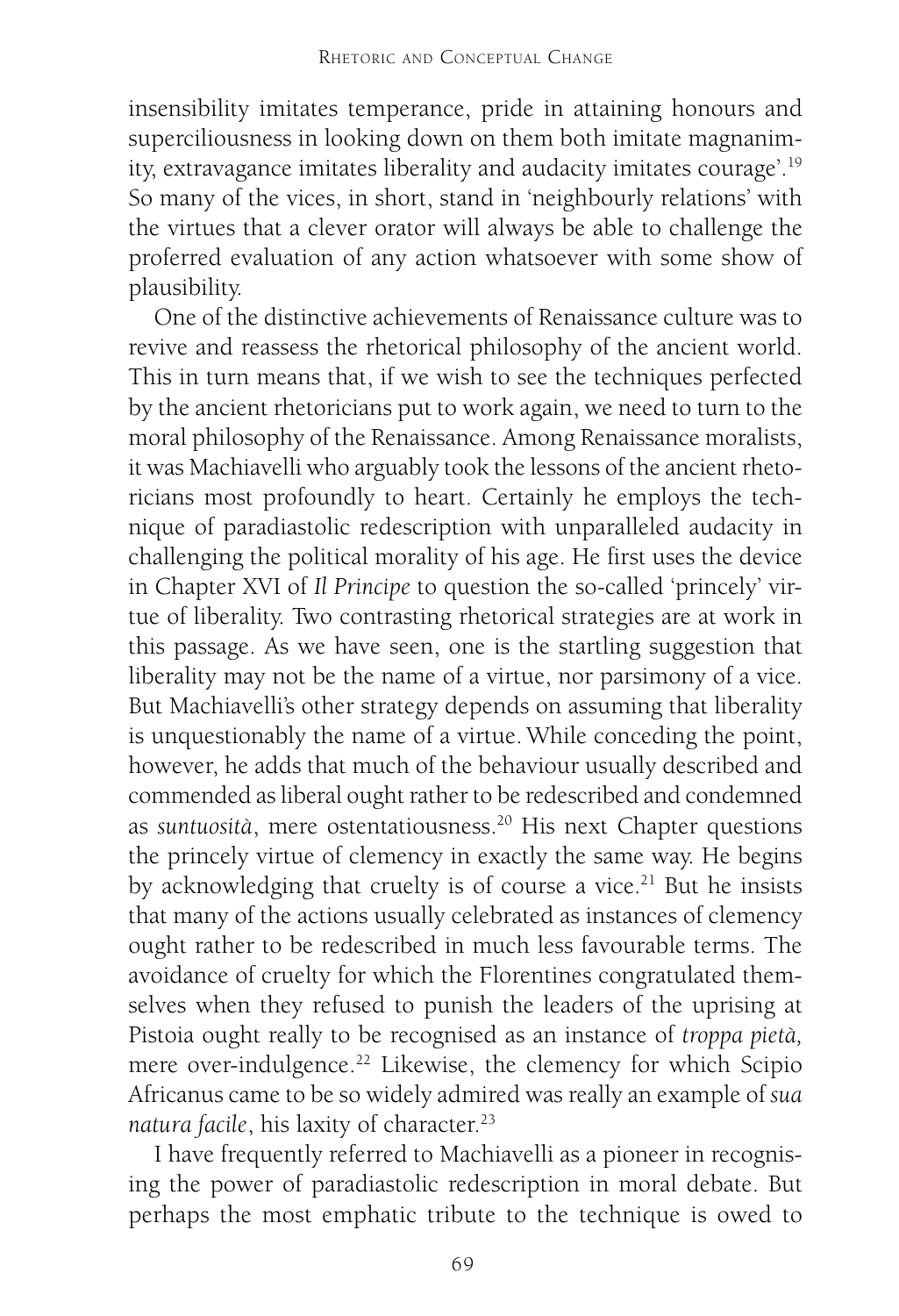Nietzsche, a deep student of Machiavelli and of the ancient theorists of rhetoric on whom he had relied. Nietzsche's main account of how, within European history, one set of moral evaluations was successfully displaced by another and incommensurable one can be found in hus opening essay in *The Genealogy of Morality.* The passage is a famous one, but Nietzsche's commentators appear not to have noticed that the technique he illustrates is precisely that of paradiastolic redescription. He begins by asking whether anyone would like 'to have a little look down into the secret of how *ideals are fabricated* on this earth':

What's happening down there? Tell me what you see, you with your most dangerous curiosity – now *I* am the one who's listening. –

–'I cannot see anything but I can hear all the better. There is a guarded, malicious little rumour-mongering and whispering from every nook and cranny. I think people are telling lies; a sugary mildness clings to every sound. Lies are turning weakness into an *accomplishment*, no doubt about it – it's just as you said.' –

– Go on!

 – 'and impotence which doesn't retaliate is being turned into "goodness"; timid baseness is being turned into "humility"; submission to people one hates is being turned into "obedience" (actually towards someone who, they say, orders this submission – they call him God.) The inoffensivenes of the weakling, the very cowardice with which he is richly endowed, his standing-by-the-door, his inevitable position of having to wait, are all given good names such as "patience", which is also called *the* virtue; not-being-able-to-take-revenge is called not-wanting-to-takerevenge, it might even be forgiveness ("for *they* know not what they do – but we know what *they* are doing!"). They are also talking about "loving your enemy" – and sweating while they do it.'

– Go on! ...

 'But enough! enough! I can't bear it any longer. Bad air! Bad air! This workshop where *ideals are fabricated* – it seems to me just to stink of lies $^{24}$ 

It is Nietzsche's contention, in short, that the slave morality of the Christians succeeded in overturning the moral world of antiquity by rhetorically redescribing a number of vices as their neighbouring virtues.

For a contrasting example of how a virtue can come to seem a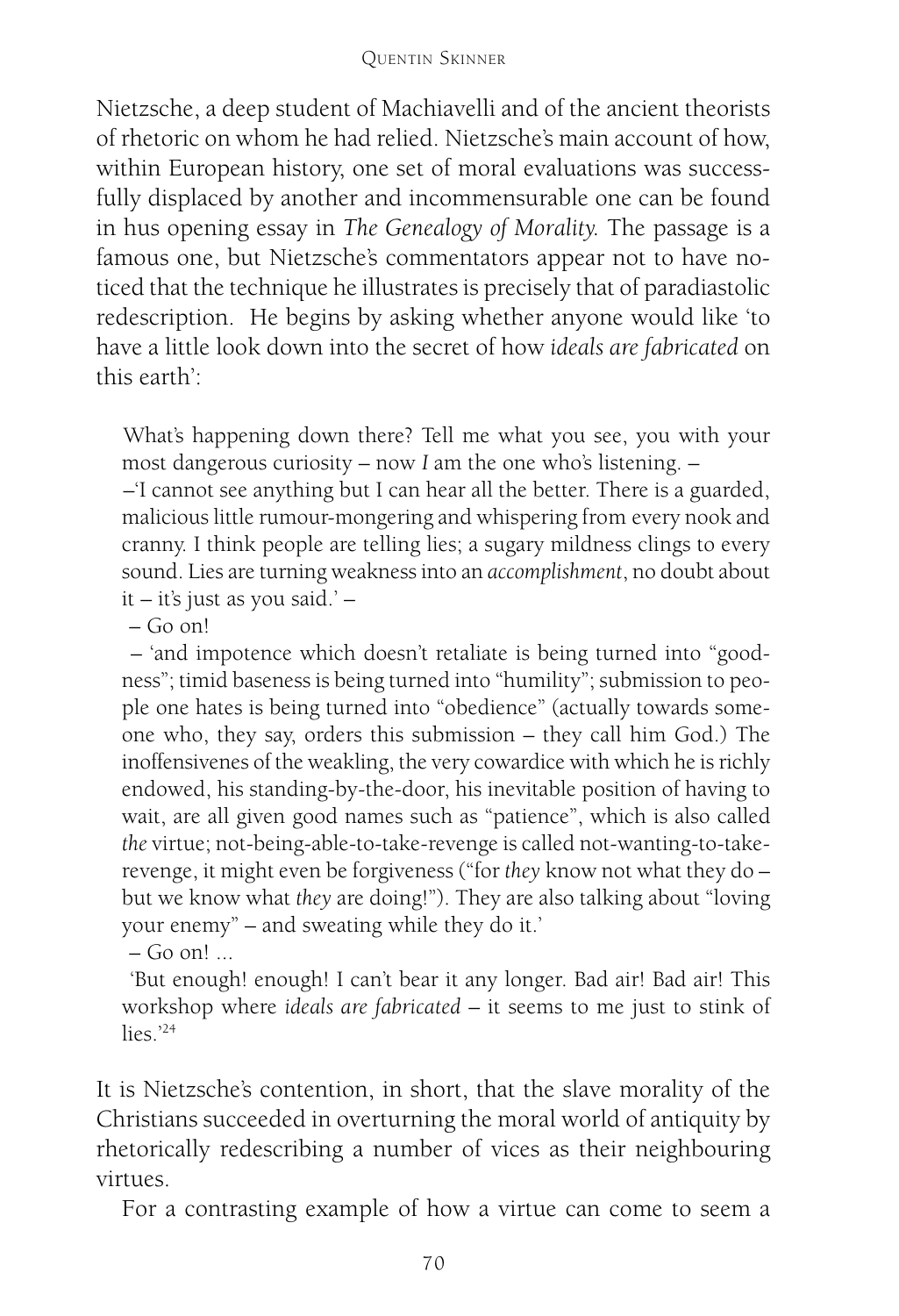vice, consider a case recently discussed by Ian Hacking: the fact that what may appear as wholesome discipline in the rearing of children in one generation may appear as child abuse in the next. Nothing in the conduct of adults towards children need in the intervening period have changed. What will have changed, if the new evaluation is accepted, is the sensibility of a community. A number of practices previously taken for granted will come to seem morally intolerable. This is not of course to say that the process is one of coming to see things as they really are. As before, it is merely a matter of substituting one social philosophy for another, both of which may have been rationally defensible at different times.

It might appear, however, that in talking in this way about rhetorical redescription we are precisely *not* talking about conceptual change. I certainly agree that a number of philosophers have been somewhat too ready to say that such disputes arise because each party 'has a different concept' of (say) what constitutes child abuse. But if the disputants are genuinely arguing, they must have the same concept of what constitutes child abuse.<sup>25</sup> The difference between them will not be about the meaning of the relevant evaluative term, but merely about the range of circumstances in which they think it can appropriately be applied.

This caution strikes me as correct and important, but the fact remains that the outcome of such debates will nevertheless be a form of conceptual change. The more we succeed in persuading people that a given evaluative term applies in circumstances in which they may never have thought of applying it, the more broadly and inclusively we shall persuade them to employ the term in the appraisal of social and political life. The change that will eventually result is that the underlying concept will come to acquire a new prominence and a new salience in the moral arguments of the society concerned.

It is true that, as Palonen remarks, I have again been less interested in these long-term changes than in the kind of epiphanic moments dramatised by Nietzsche. But I acknowledge, of course, that if we are interested in mapping the rise and fall of particular normative vocabularies, we shall have to devote ourselves to examining the *longue durée.* So I am not unhappy with Palonen's concluding proposal that my own research-programme might even be regarded as an aspect of the vastly more ambitious one pursued by Koselleck.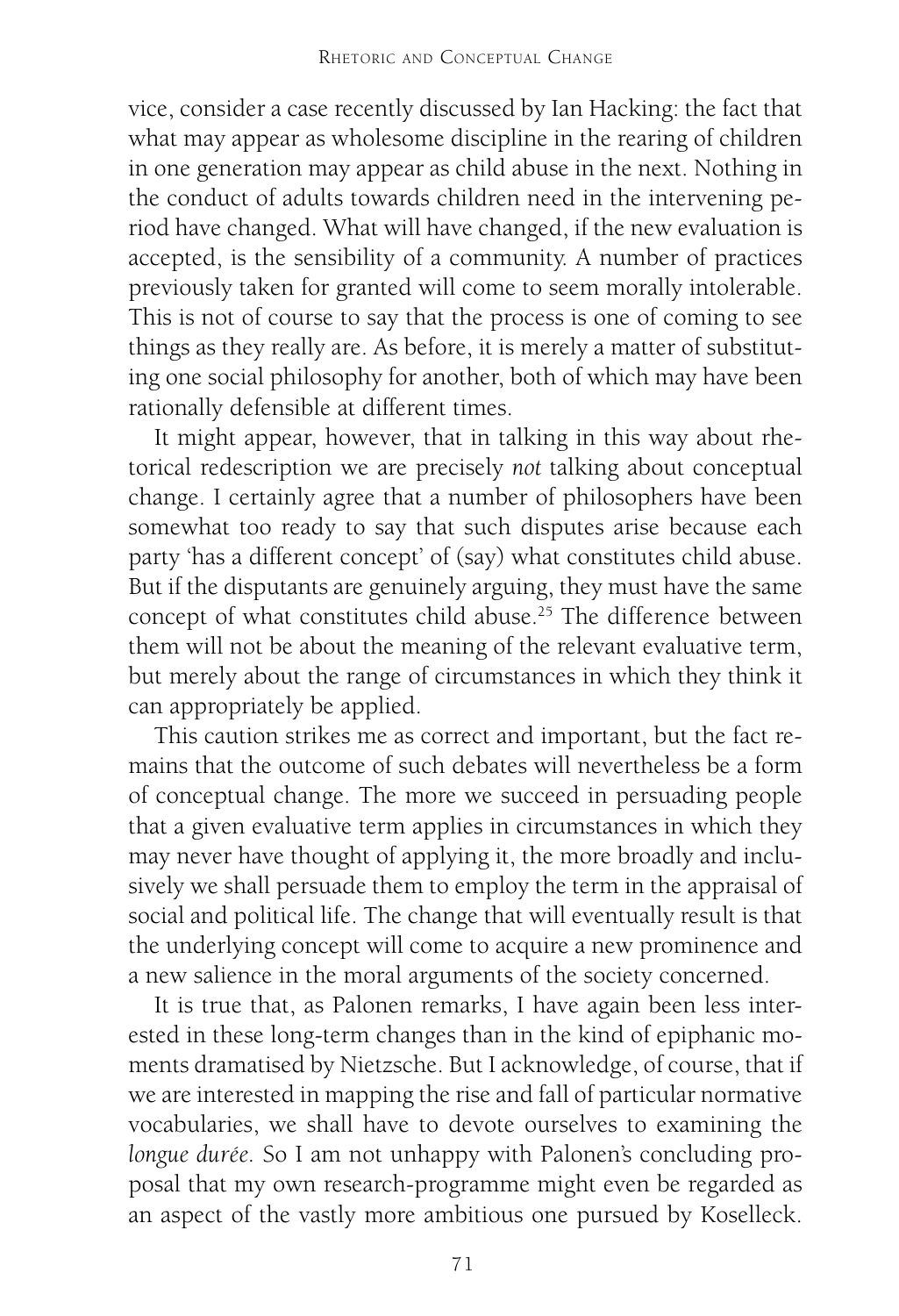Koselleck is interested in nothing less than the entire process of conceptual change; I am chiefly interested in one of the means by which it takes place. But the two programmes do not strike me as necessarily incompatible, and I hope that both of them will continue to flourish as they deserve.

## Notes

- 1 Hobbes 1996, p. 31.
- 2 Austin 1962.
- 3 Weldon 1953.
- 4 Hare 1952.
- 5 Lovejoy 1960, esp. pp. 3-4, 15-17.
- 6 See esp. Richter 1987.
- 7 Richter 1995.
- 8 See Skinner 1989 and Skinner 1999.
- 9 Skinner 1998.
- $10$  On this point see Dunn 1980, esp. p. 13.
- 11 Machiavelli 1960, pp. 66-8.
- <sup>12</sup> Castiglione 1561, Sig. E., ii<sup>r.</sup>
- <sup>13</sup> Quintilian 1920-22, IV.II.75, vol. II, p. 90. Here and below, translations from classical texts are my own.
- 14 Quintilian 1920-22, IV.II.76-7, vol. II, p. 90.
- 15 Quintilian 1920-22, IV.II.77, vol. II, pp. 90-2.
- 16 Aristotle 1926, I.IX.28-9, pp. 96-98; cf. Quintilian 1920-22, II.XII.4, vol. I, p. 284.
- 17 Aristotle 1926, I.IX.28, p. 96.
- 18 Quintilian 1920-22, VIII.VI.36, vol. III, p. 322.
- <sup>19</sup> Cicero 1942, II.XXIII.81, p. 370.
- 20 Machiavelli 1960, p. 66.
- 21 Machiavelli 1960, p. 68.
- 22 Machiavelli 1960, p. 69.
- 23 Machiavelli 1960, p. 71.
- 24 Nietzsche 1994, pp. 30-31.
- $25$  On this point see Skinner 1988, esp. pp. 125-8.